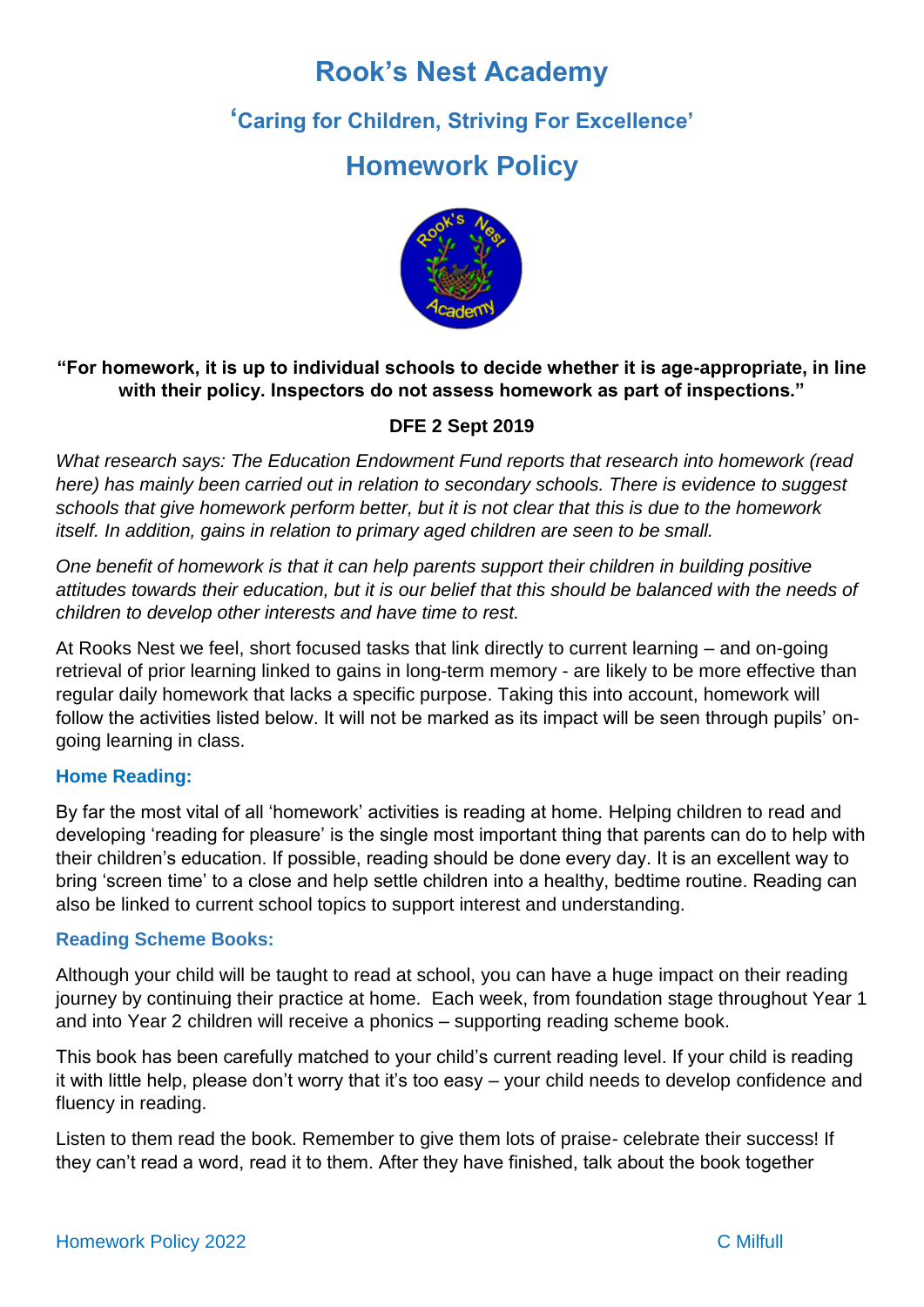#### **Phonics**

The academy uses the 'Little Wandle' phonics scheme. Phonics homework is not formally set however the scheme has a special resources page for parents. On this page will help you support your child with saying their sounds and writing their letters. There are also some useful videos so you can see how they are taught at school and feel confident about supporting their reading at home.

https://www.littlewandlelettersandsounds.org.uk/resources/for-parents/

#### **Library Books:**

At Rook's Nest our children are lucky enough to have weekly access to our well stoked library. In addition to any reading scheme books, children will bring home a library book (colour coded to their ability level). This should be a book that they choose themselves and really interests them. As these books may be more challenging, parents can share the reading or read to their children. A key thing here is that children understand new vocabulary and have a chance to discuss theme, plot and characters with an adult. A reading marker is provided with questions and prompts an adult can give their child.

#### **Accelerated Reader**

All children in the school are part of the Accelerated Reader Scheme. This is a comprehension based scheme using reading 'quizzes' and termly Star Tests to identify any issues and provide reading ages. The 'quizzes can be taken most mornings. Quizzes must be taken before a new book is chosen. Accelerated reader can be accessed through the Rook's Nest Website and quizzes can be completed at home.

#### **Maths Skills:**

Fluency in maths skills (e.g. number bonds, times tables, telling the time) is another aspect that can have a big impact on children's learning. Scientific research has proven that the human brain has limited 'thinking space'; so storing basic facts in the long-term memory helps when working on difficult problems. We advise that children practise these basic skills until they know them 'by heart'. School will provide a list of topics each half term through the termly parent flyer (found on the class webpage). Rooks Nest have purchased a number of Educational games can support learning in an engaging and fun way. The main one used in school is 'Timetables Rockstars' where children practise speed and fluency of their timetables. Challenging themselves, competing against friends or even in class against class showdowns. Timestables Rockstars can be accessed at home through the Rook's Nest website.

#### **Spelling:**

Children can struggle to learn long lists of spellings. To help, we split the weekly list into weekly chunks often covered as morning activities. These spellings will link to a weekly focus on a spelling rule or pattern, words from the National Curriculum 'word lists' and some subject-specific words linked to current topics. Children will be shown how to learn this information by in a variety of ways such as dictation, through their own written work and informal tests (there are no formal weekly spelling tests) '. The spelling patterns and rules covered for each particular half term can be found on the child's class pages. Parents can help by checking their children's recall and understanding of these spelling rules.